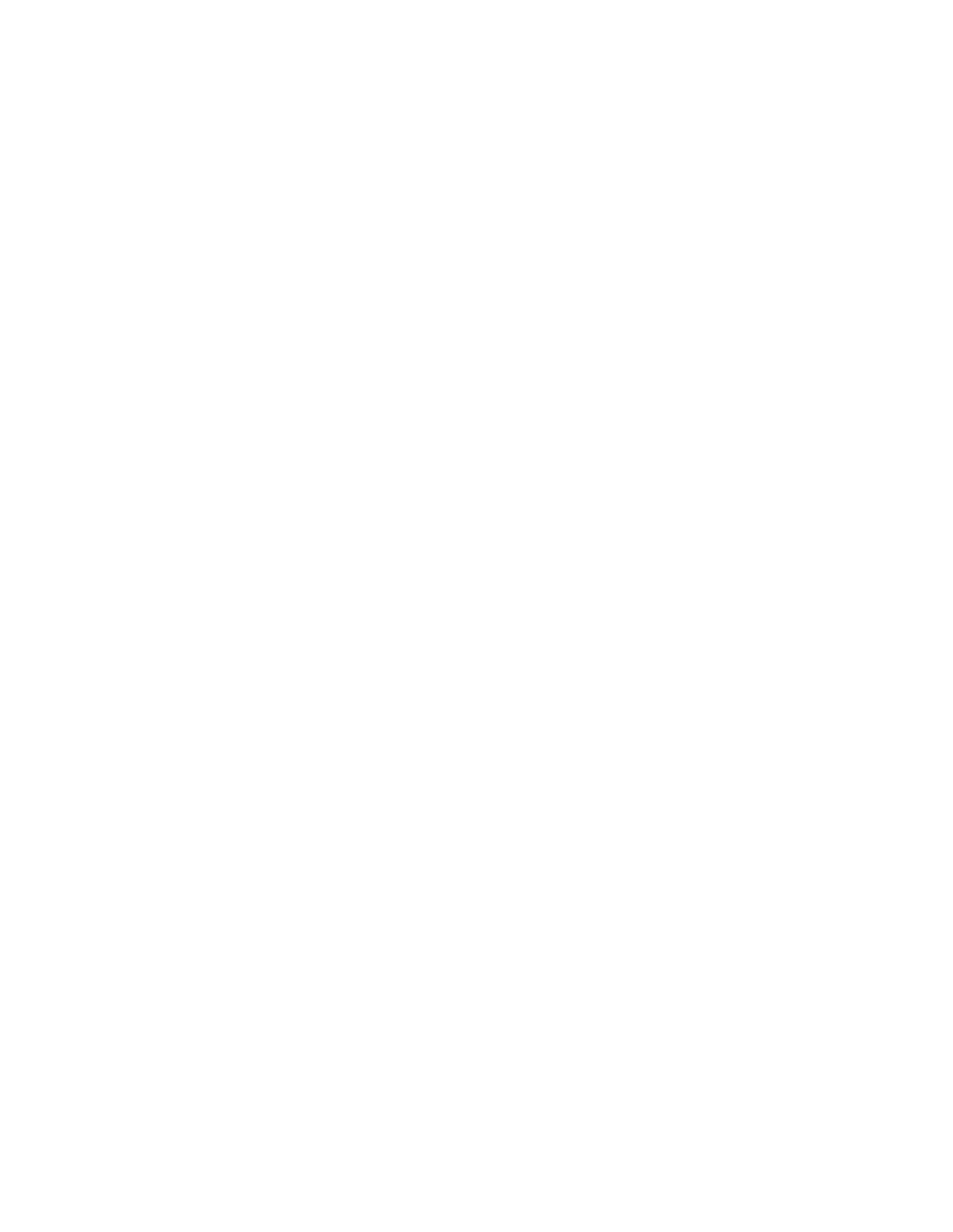## **Introduction to Indoor Air Quality**

Most people spend 90 percent of their time indoors, yet few ever think about how indoor air quality (IAQ) affects their health and productivity (Allen & Macomber 2020a). One should first understand how to measure IAQ in order to understand its varying effects on health and productivity. Three common IAQ measurements are carbon dioxide, volatile organic compounds (VOCs), and fine particulate matter (PM2.5).

The first of these three, carbon dioxide, often builds up from exhalation as indoor spaces approach their capacity. Cars, a compact space, often have carbon dioxide levels that are four to five times higher than what is normally permissible in buildings. This partially explains feelings of drowsiness during long car rides and perhaps justifies rolling down the windows (Allen & Macomber, 2020b). The most widely used standard for indoor carbon dioxide concentrations was set by the American Society of Heating, Refrigerating and Air-Conditioning Engineers (ASHRAE) at 1,000 parts per million (ppm), but this standard has since been widely refuted since its implementation in 1989 (Persily 2020). A more reasonable goal for carbon dioxide concentrations in indoor air is about 500 ppm (Allen & Macomber 2020c).

VOCs are compounds that have a high vapor pressure and low water solubility (EPA, 2021a). Indoor air consistently has higher VOC concentrations than outdoor air and can have VOC concentrations that are as much as ten times higher than outdoor air (EPA). Common indoor sources of VOCs include organic chemicals like paints, varnishes, and cleaning products (EPA, 2021b). Their health effects include symptoms that range from eye, nose, and throat irritation to liver and kidney damage (EPA, 2021b). A reasonable goal for VOC concentrations in indoor air is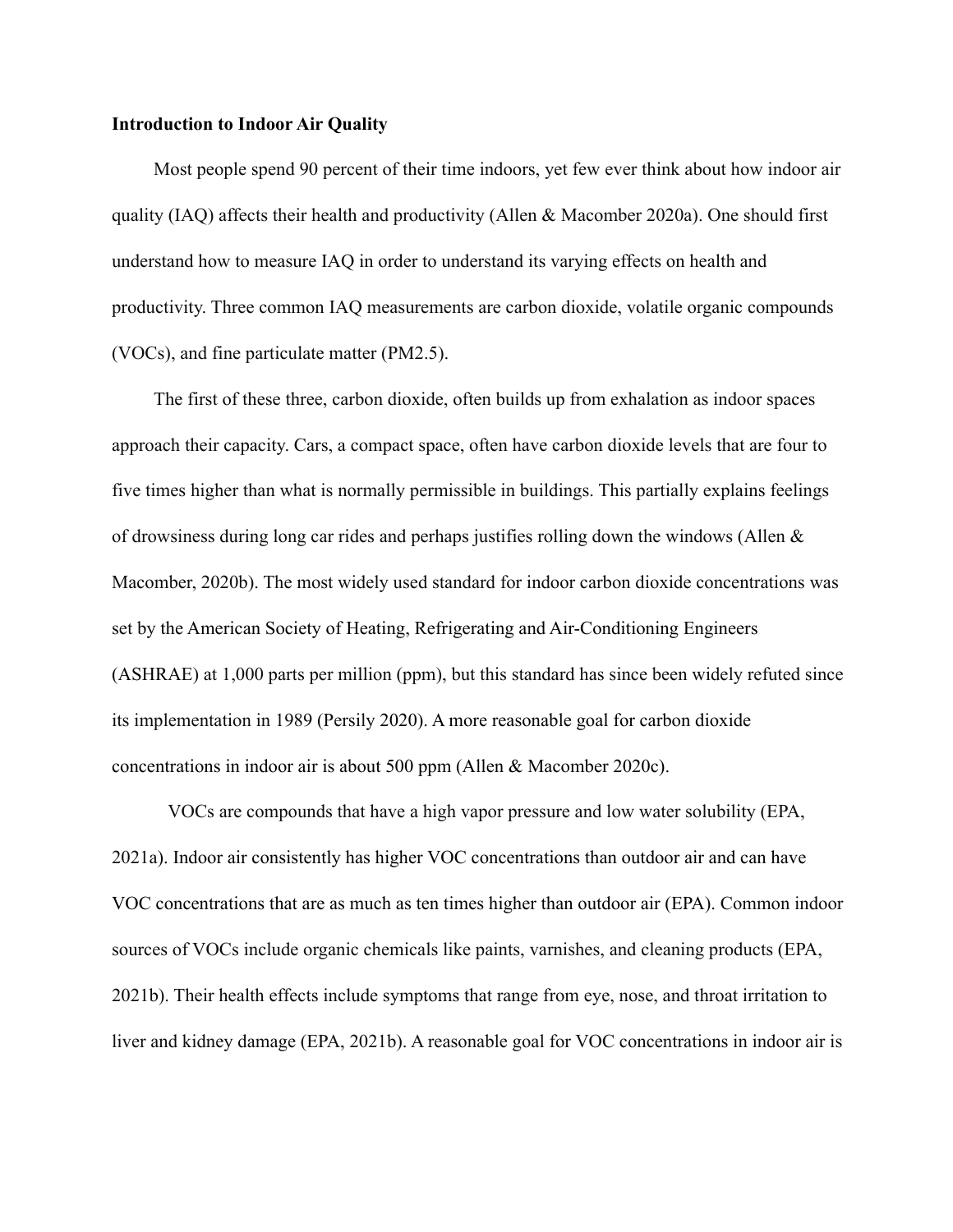below 500 parts per billion (ppb) (Prill, 2000).

Finally, PM2.5 describes "...tiny particles or droplets in the air that are two and one half microns or less in width," (NY Department of Health, 2018). Sources of PM2.5 include candles, cooking, wildfires, vehicle exhaust, burning fossil fuels, and more (NY Department of Health, 2018). PM2.5 is small enough to travel into the lungs, which is where it does the most damage (NY Department of Health, 2018). It has been linked with a seven percent increase in mortality rates and a four percent increase in hospital admissions for every 10 µg /m3 increase in its concentration (Allen & Macomber 2020d). PM2.5 is also to blame for an estimated five percent of lung cancer deaths globally (Allen & Macomber, 2020e). A reasonable goal for PM2.5 concentrations in indoor air is below 2 µg/m3 (Allen & Macomber, 2020d).

All three of these characteristics are measured by the IAQ sensors placed in the Link Lab in Olsson Hall by Professor Hedarian and his team of undergraduate engineers. The next step is to measure the corresponding occupant counts. From there, an algorithm can be designed for the HVAC control system to optimize indoor air quality (ideally saving energy in doing so). If this system succeeds in Olsson Hall, it may lead to a University-wide transition towards smart HVAC systems. This paper will continue by exploring the technological context around smart HVAC systems. It then moves into investigating the benefits and drawbacks of their implementation, especially in organizations where improved IAQ does not directly increase profits.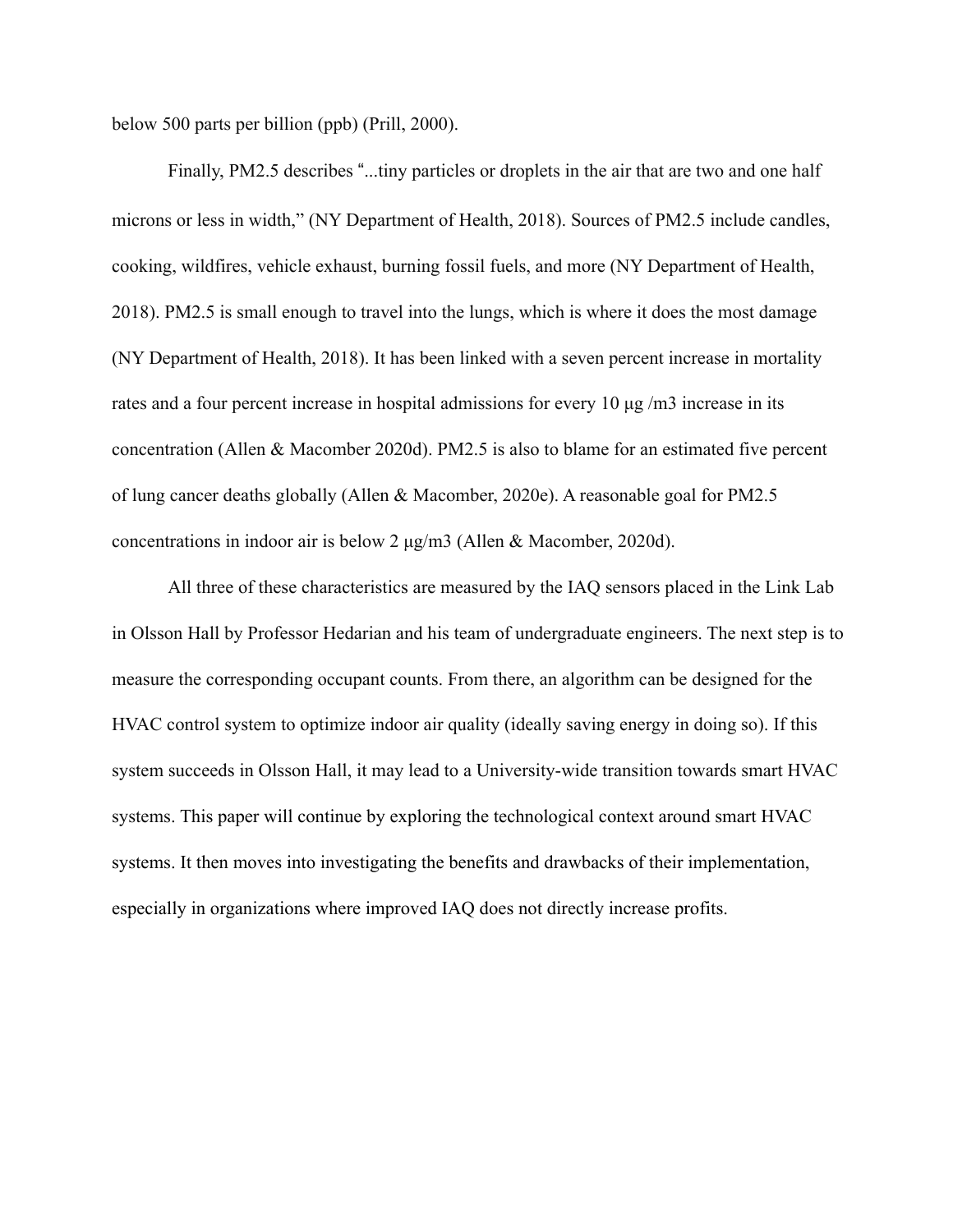#### **Comparing Current and Smart HVAC Control Systems**

UVA facilities currently operate most HVAC systems continuously from 6 a.m. to 7 p.m., regardless of the occupant count within a building. The air quality sensors deployed in Olsson Hall report a noticeable increase in total volatile organic compound (TVOC) and fine particulate matter (PM2.5) outside of these hours (Figure 1). This means anyone in the building outside these hours may be at risk of exposing themselves to higher TVOC and PM2.5 concentrations.

According to the capstone project description by UVA Assistant Professor Arsalan Heydarian, the proposed technological solution is a smart HVAC control system that manages indoor air quality (IAQ) and energy consumption dynamically (Heydarian, 2021). Data streams for occupancy, IAQ, temperature, humidity, and energy consumption can be used to construct statistical models, forecast IAQ, and even predict energy consumption at high resolution (Heydarian, 2021). These analytics will be used to develop optimization algorithms that will be linked to the control systems that drive HVAC operations in the Link Lab at Olsson Hall. Building controls will be optimized to deliver a higher quality, healthier work environment for students, faculty and staff, while reducing demand for energy and associated carbon emissions (Heydarian, 2021). This will be done by providing air "...only when people are there, as opposed to dumping loads of fresh outdoor air into empty conference rooms," (Allen & Macomber 2020f, p. 210). Doing so allows a smart HVAC control system to outperform the current technology in three key ways.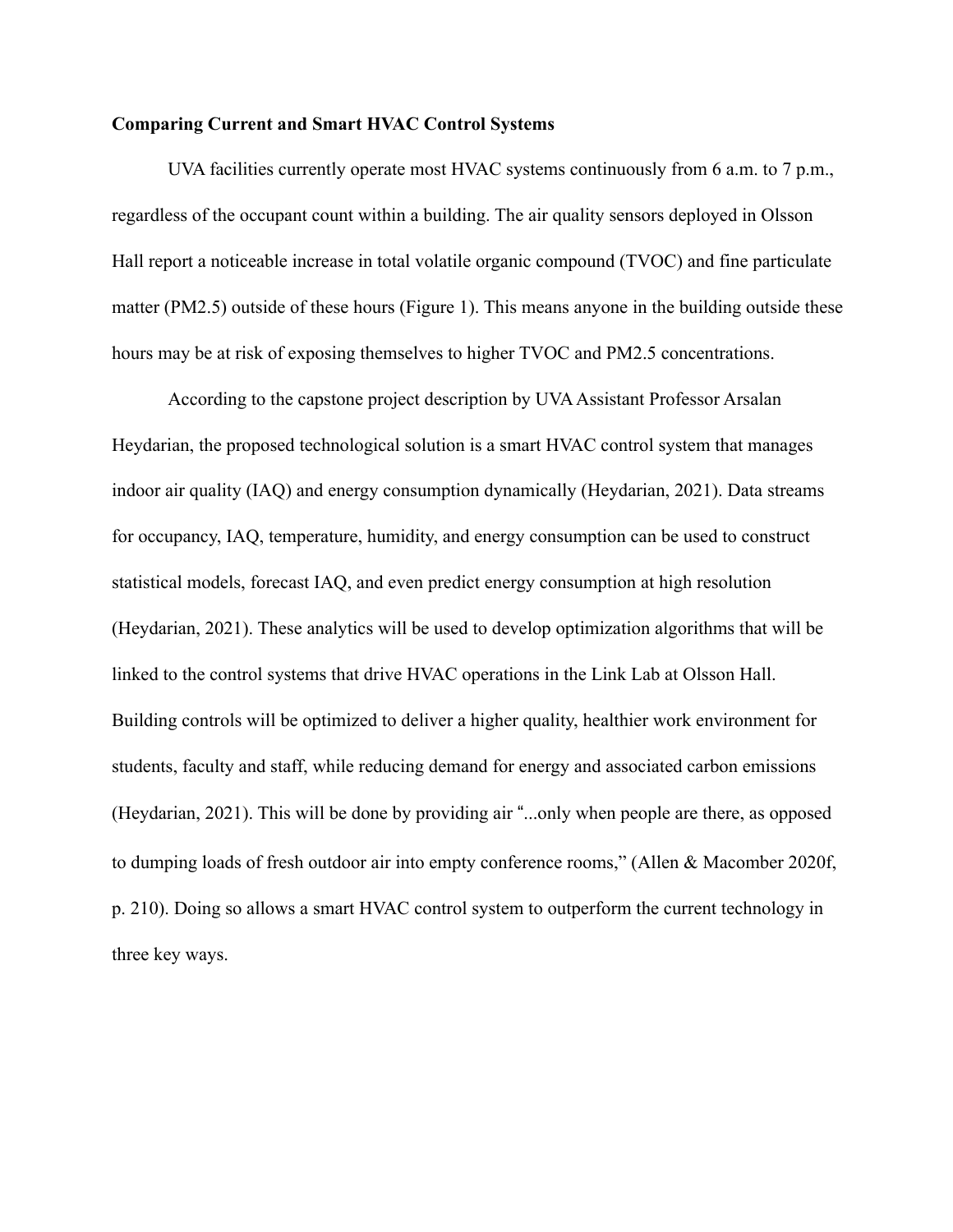

**Figure 1.** Measurements of Carbon Dioxide, TVOC, and PM2.5 for four different rooms in

Olsson Hall for October 28, 2021 (Awair, 2021)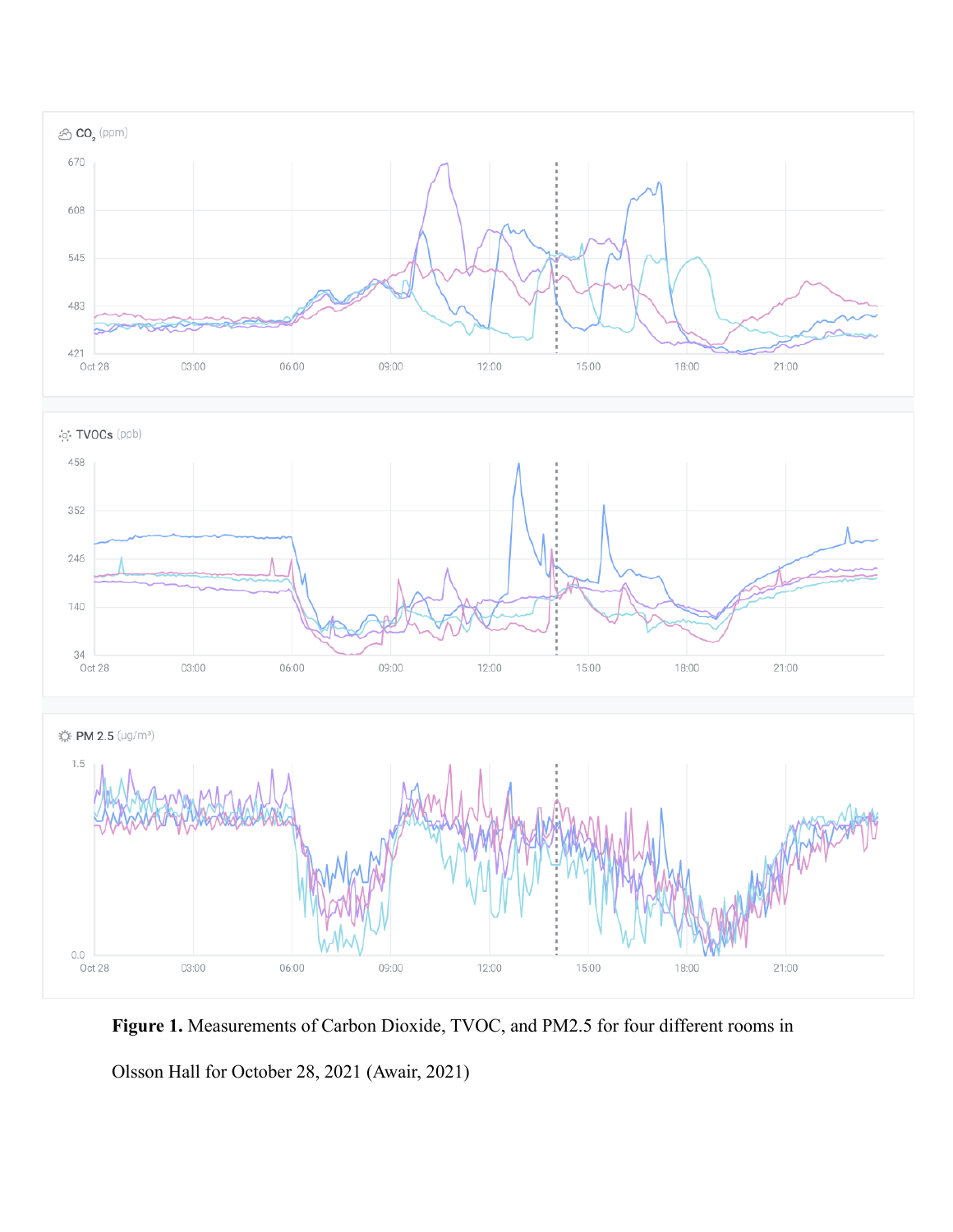First, it enables improved ventilation rates for occupied rooms. A smart HVAC system can deliver higher ventilation rates to "hot spots" within a building. These hot spots can be seen especially in the middle of the day, when carbon dioxide levels peak (Figure 1).

A second way smart HVAC systems outperform the current technology is that it cuts energy consumption and costs for unoccupied rooms. The smart HVAC system can decide to cut ventilation to empty rooms and reactivate air flow in preparation for meetings or in response to newcomers. The trick to such a dynamic HVAC system is accurately understanding how many people are in a room and successfully relaying this data to the HVAC system. One foreseeable system error is underestimating the occupant count of a room and failing to increase its ventilation rates accordingly.

Finally, a third key benefit to using smart HVAC systems is that they account for occupants outside of daytime hours. The current practice is to turn HVAC systems on at 6 a.m. and off at 7 p.m., but this threatens to expose lingering occupants to increased levels of indoor air pollution, students, faculty, and staff. For example, the smart HVAC system has the potential to reduce the evening peaks in TVOC and PM2.5 if it detects a student staying behind to study late into the night (Figure 1).

One reason to care about these measurements is that poor indoor air quality can reduce the performance of office work by 6 to 9 percent (Wyon 2004). For students, this marks nearly an entire letter-grade difference. Further evidence to support this comes from a conducted set of chess matches in which particulate matter (PM2.5) and carbon dioxide (CO2) levels were strategically varied. This study done at MIT by Künn & Pestel found that a 10 µg/m3 increase in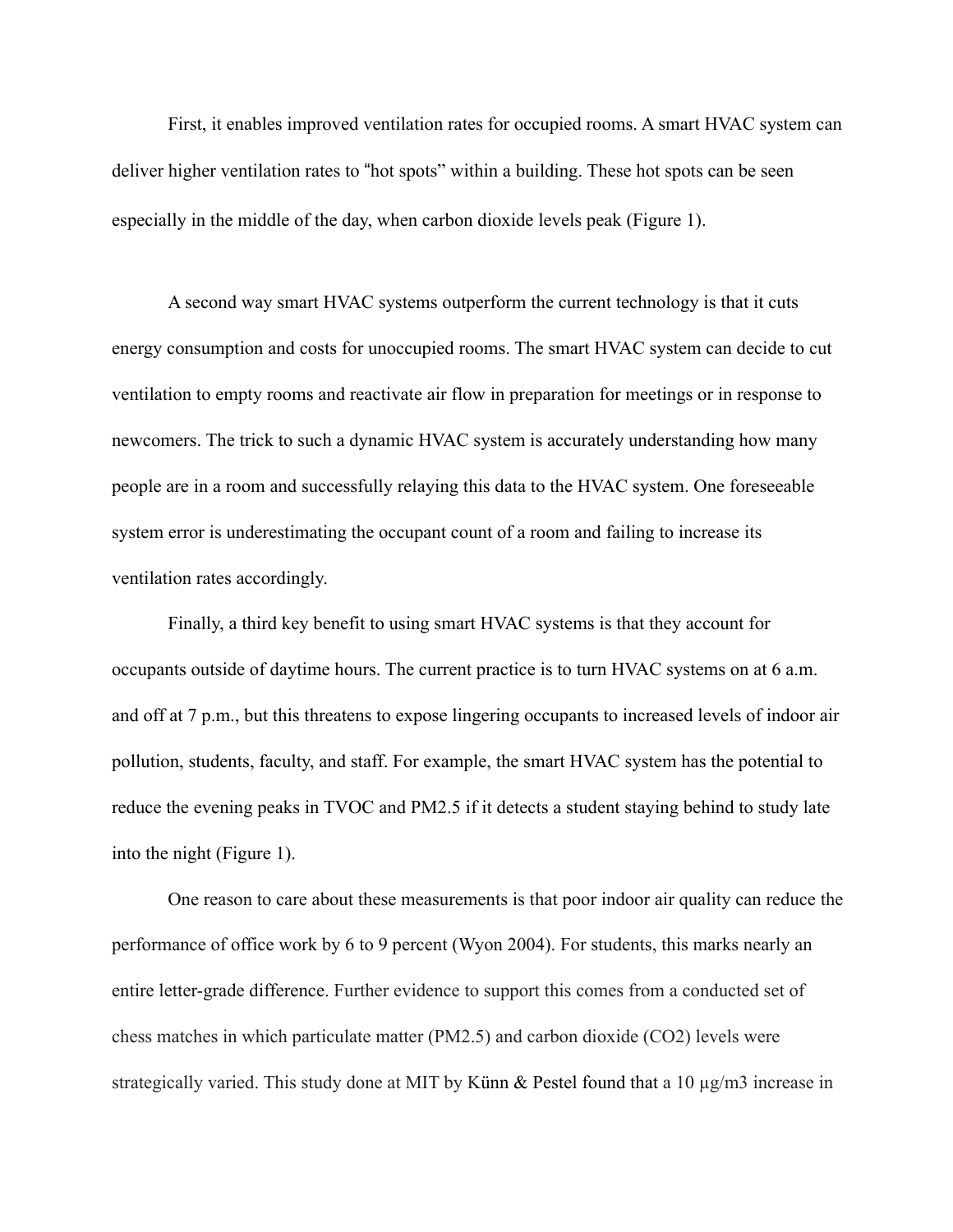the levels of PM2.5 in the room leads to a 2.1 percentage point increase in the probability of making a meaningful error and a 300 ppm increase in CO2 leads to an increase in the probability of making a meaningful error by 1.8 percentage points (Künn & Pestel).

Such figures on productivity can be important for large companies in the decision to switch to higher ventilation rates, but they do not describe all decision-making processes well. The University of Virginia (UVA) and the International Space Station (ISS) are both exceptional in that neither profits directly from its "buildings'" occupants. UVA, for example, does not profit directly from the productivity of its students, staff, and faculty. Likewise, space organizations like the National Aeronautics and Space Administration (NASA) do not profit directly from the productivity of astronauts on board the ISS. As a result, they have fewer monetary incentives to improve indoor air quality. Still, the importance of air quality persists.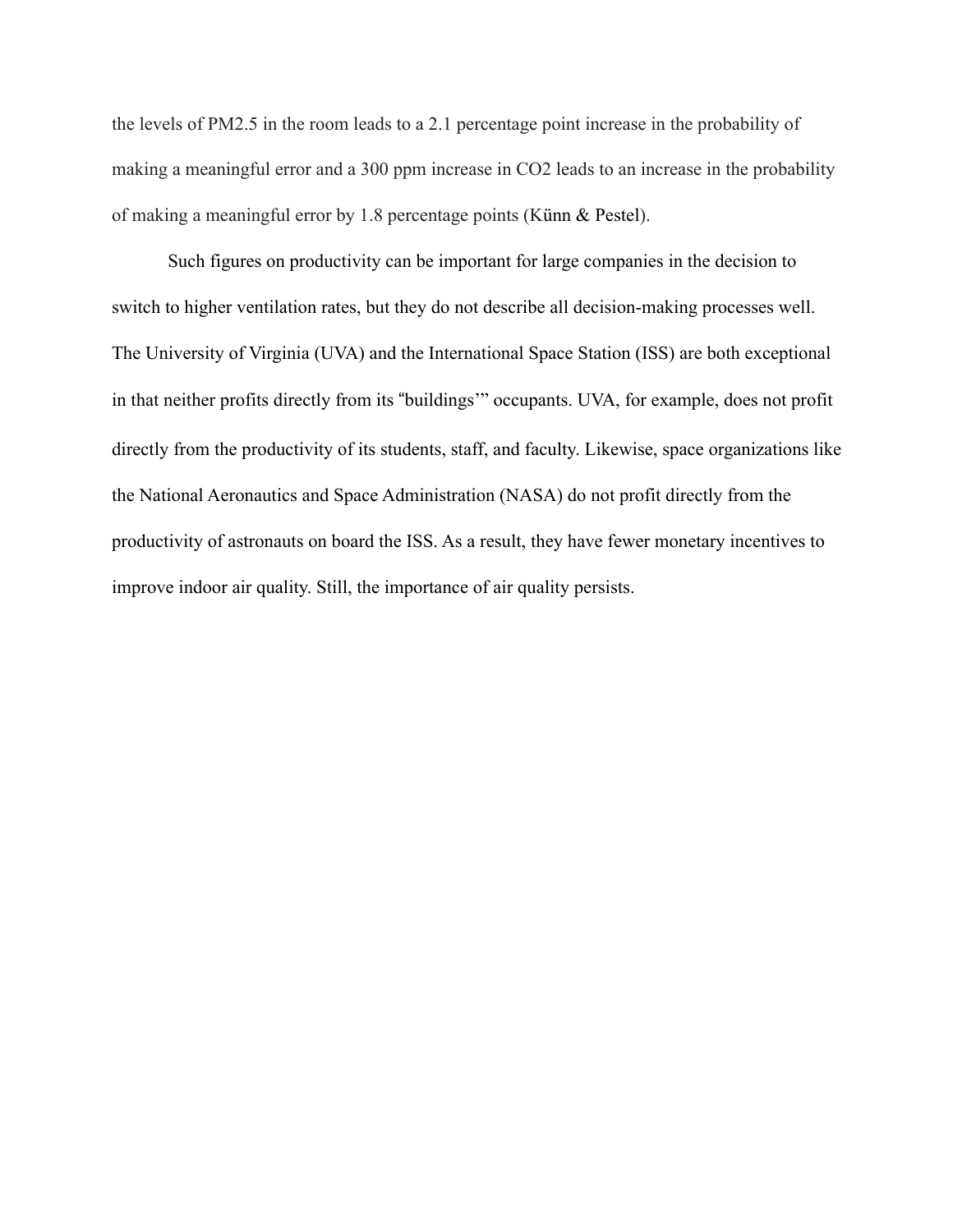## **How Occupants Shape Indoor Air Quality**

Astronaut Scott Kelly expresses his concerns with high concentrations of carbon dioxide in the International Space Station (ISS) throughout his 2017 memoir, *Endurance: A Year in Space, A Lifetime of Discovery*. In the fifth chapter of his 2017 book, Scott Kelly details an experience tied to indoor air quality aboard the international space station, "The carbon dioxide" level is high today, nearly four millimeters of mercury. I can check it on the laptops and see exactly what the concentration of  $CO2$  is in our air, but I don't need to—I can feel it."

In this same chapter of *Endurance*, Kelly notes, "...the Navy has their submarines turn on their air scrubbers when the CO2 concentration rises above two millimeters of mercury, even though the scrubbers are noisy and risk giving away the submarine's location. By comparison, the international agreement on ISS says the CO2 is acceptable up to six millimeters of mercury" (Kelly, 2017).

For reference, a carbon dioxide concentration measurement of two millimeters of mercury is about the same as saying 2,600 ppm. Similarly, a measurement of four millimeters is about 5,300 ppm, and a measurement of six millimeters is about 7,900 ppm -- nearly eight times the maximum expected carbon dioxide concentration for an indoor office space, as set by ASHRAE standards.

To qualify these readings, however, one should note the exceptional environment that both Kelly and the submariners he mentions exist in. In either case, the ISS or submarines, there is no fresh air intake. The ISS exists in the vacuum of outer space, and the submarine exists in the depths of the ocean; neither system continuously pulls air from the Earth's atmosphere. The lower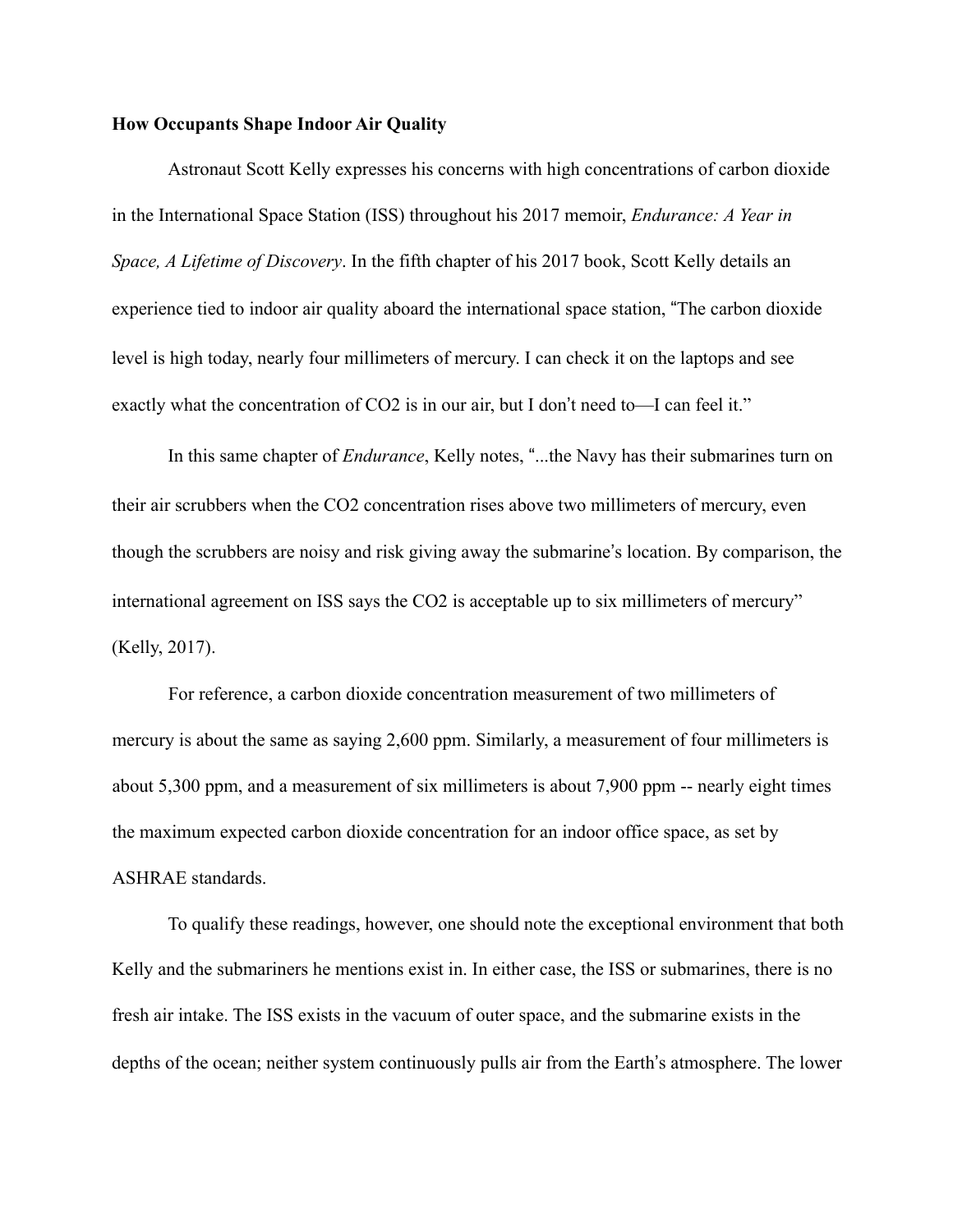carbon dioxide concentrations of the submarine may perhaps be explained by the fact that submarines may take in fresh air upon surfacing, though a higher quantity of cabin occupants may negate this.

Kelly talks about sharing his experience to a new program manager for the ISS by saying, !...soon after I was back on Earth I helped arrange to bring him on a visit to a Navy submarine under way in the Florida Straits. I thought the submarine environment would be a useful analogy for the space station in a number of ways, and I especially wanted my colleagues to get an upclose look at how the Navy deals with CO2," (Kelly, 2017).

Kelly reports the success of his sharing the experience in the epilogue of his book by writing, "NASA has agreed to manage CO2 at a much lower target level, and better versions of carbon dioxide scrubbers are being developed that will one day replace the Seedra and make life better for future space travelers, and I'm thankful for that," (Kelly, 2017). Kelly's experience supports Pinch  $& Bijker's Social Construction of Technology (SCOT) framework in showing the$ influence of astronauts as a social group in shaping technology within a sociotechnical system. Here, the example is found in how Scott Kelly's experience shaped the future of indoor air quality on the ISS after reporting to the new space station manager.

 Pinch & Bjiker theorized the SCOT by tracing the history of bicycles through the lens of social influence—i.e. the social constructivist approach. It compares two relationships between technology and society: the Social Construction of Technology (SCOT) and the Empirical Program of Relativism (EPOR). In EPOR, a scientific finding is up to interpretation until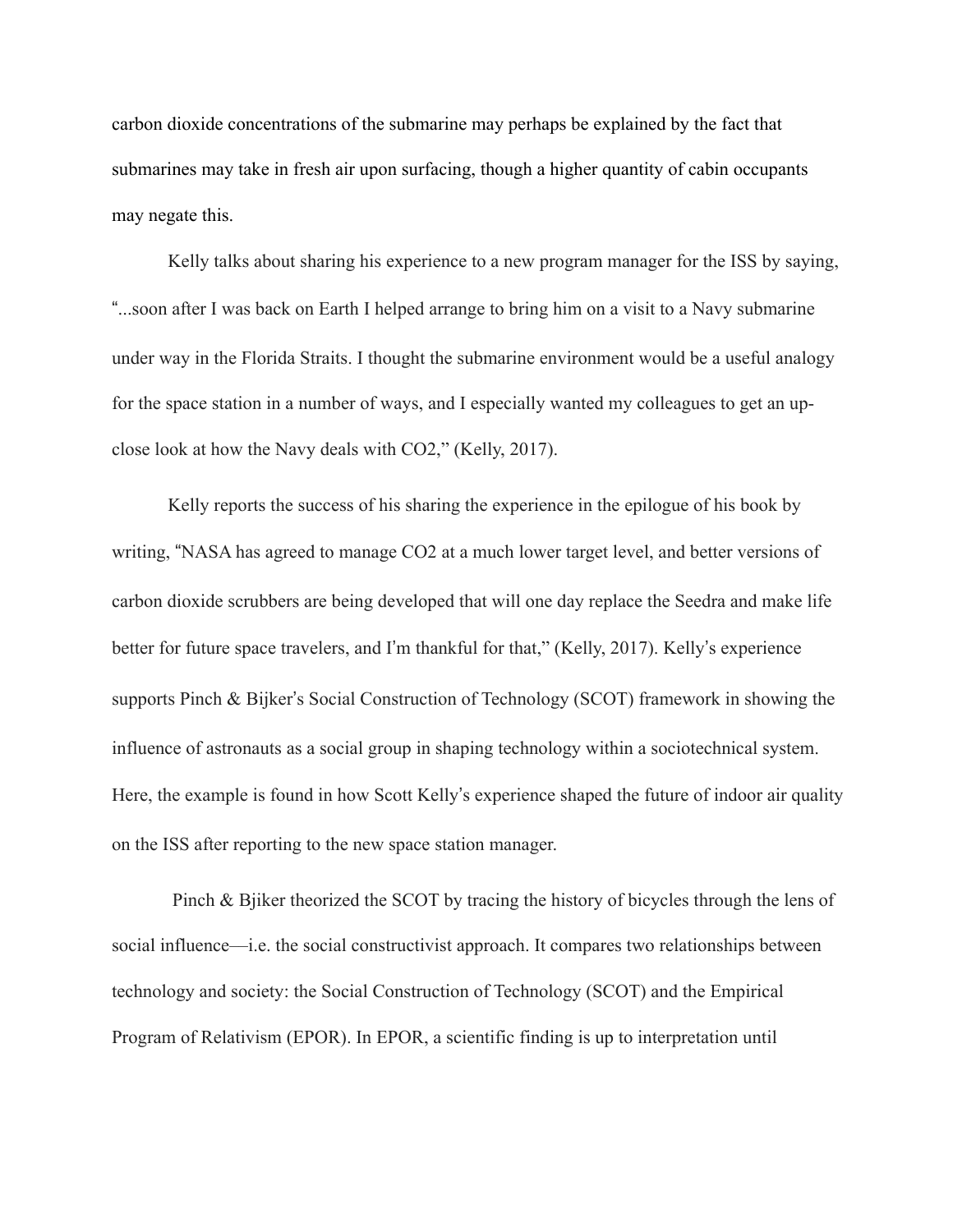scientists, or some community of authority, arrive at a common understanding. Such a finding is only counted as final once society at large agrees with this understanding (Pinch & Bijker, 1984). SCOT, however, presents a different view of the history of a technology -- one that is shaped by social groups rather than by scientific understanding. Here, innovations branch from an existing technology, and the decisions of relevant social groups are what determine the fate of these innovations. For example, the article says the bicycle's air-filled tires caught on largely after racers acknowledged their speed and chose them as the faster bike (Pinch & Bijker, 1984).

Pinch & Bijker propose studying science and technology in an integrated way when approaching the sociology of science and the sociology of technology. Their paper notes that !...the sociology of technology is still underdeveloped," and !...it would be a shame if the advances made in [the sociology of science] could not be used to throw light on the study of technology" (Pinch & Bijker, p. 130).

The social constructivist approach applies well in discussing sociotechnical relationships in the case of Scott Kelly (astronaut) and his experience with high carbon dioxide levels on the International Space Station (ISS). Here, Kelly is the key social group, and his interest in health and productivity drives the technological development of the Seedra on the ISS. It may also carry well into UVA's treatment of indoor air, where students, staff, and faculty have the potential to drive the future of HVAC operations.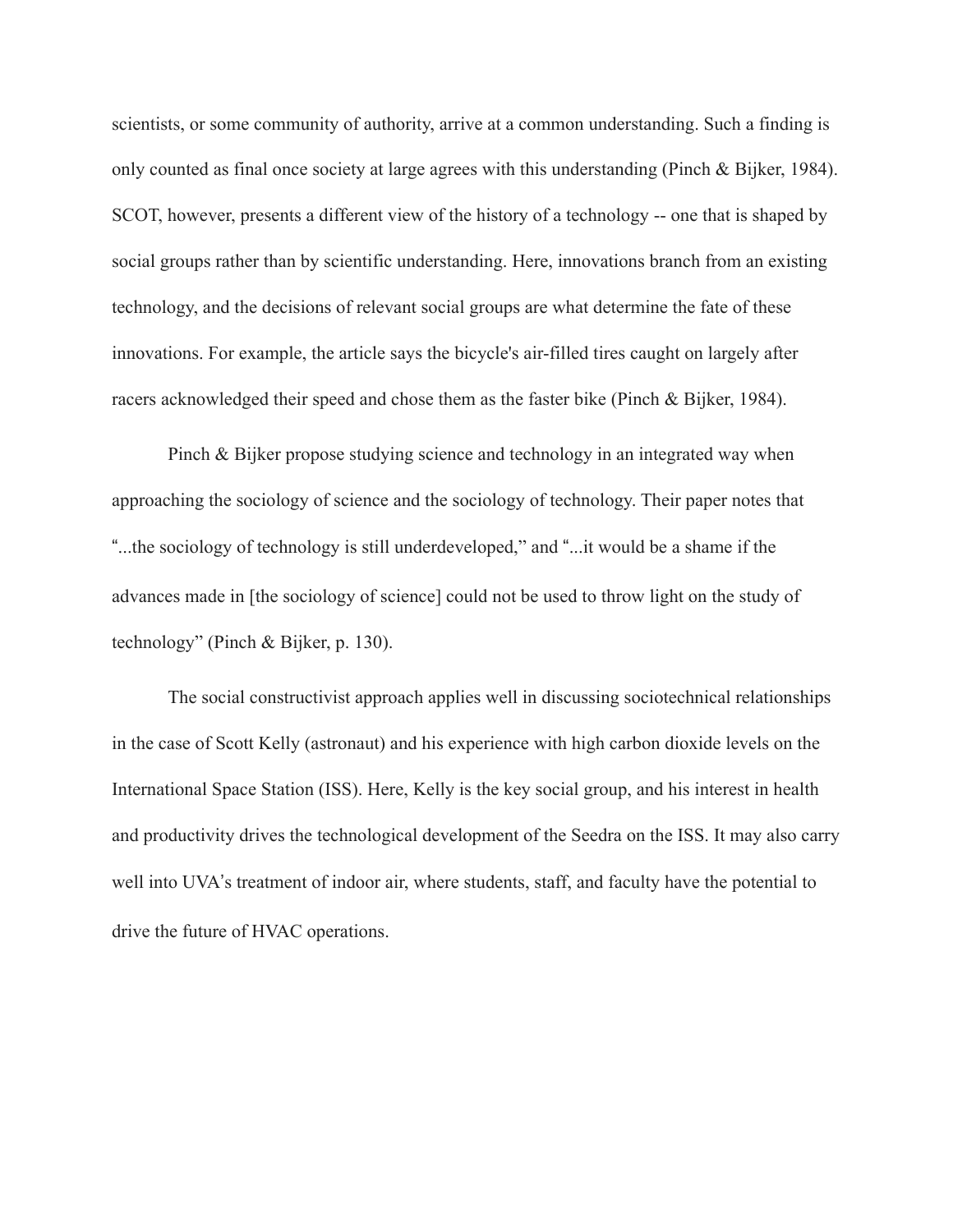#### **Should UVA Implement a Smart HVAC Control System?**

UVA plans to be carbon neutral by the year 2030, but doing so requires a major restructuring of energy usage (Kelly, 2019). On average, more energy is used to enable buildings to transform the outdoor climate into an indoor climate than for any other purpose. About 40% of all energy is used to construct, heat, cool, light, and ventilate buildings (Wyon, 2004). It may be easy to justify maintaining or even cutting ventilation rates, as this would directly cut costs and help UVA work towards its carbon neutrality goal. Reducing ventilation rates, however, would also decrease the air quality of UVA facilities (Persily, 2017).

It may be easier for companies to invest in improved ventilation rates, as it has already been observed that this boosts worker productivity by as much as nine percent (Wyon, 2004). A university like UVA, however, does not profit directly from the profit of its students, and therefore faces a more difficult challenge in justifying increased ventilation rates.

To address these concerns, it may be helpful to look into case studies of universities that have already transitioned towards smart, healthy HVAC systems. The University of British Columbia and University College London are two such universities (University of British Colombia, 2021; Shrubsole, 2016). I intend to break down the steps, if possible, that allowed these universities to transition towards smart, healthy HVAC systems. In doing so, I will especially look to emphasize what justifications these universities found to undertake this transition-- i.e. monetary incentives or otherwise. Perhaps these two universities found other ways to justify their transition to smart, healthy HVAC systems. Either way, their reasoning may prove to be helpful in finding out whether it's the best solution for UVA.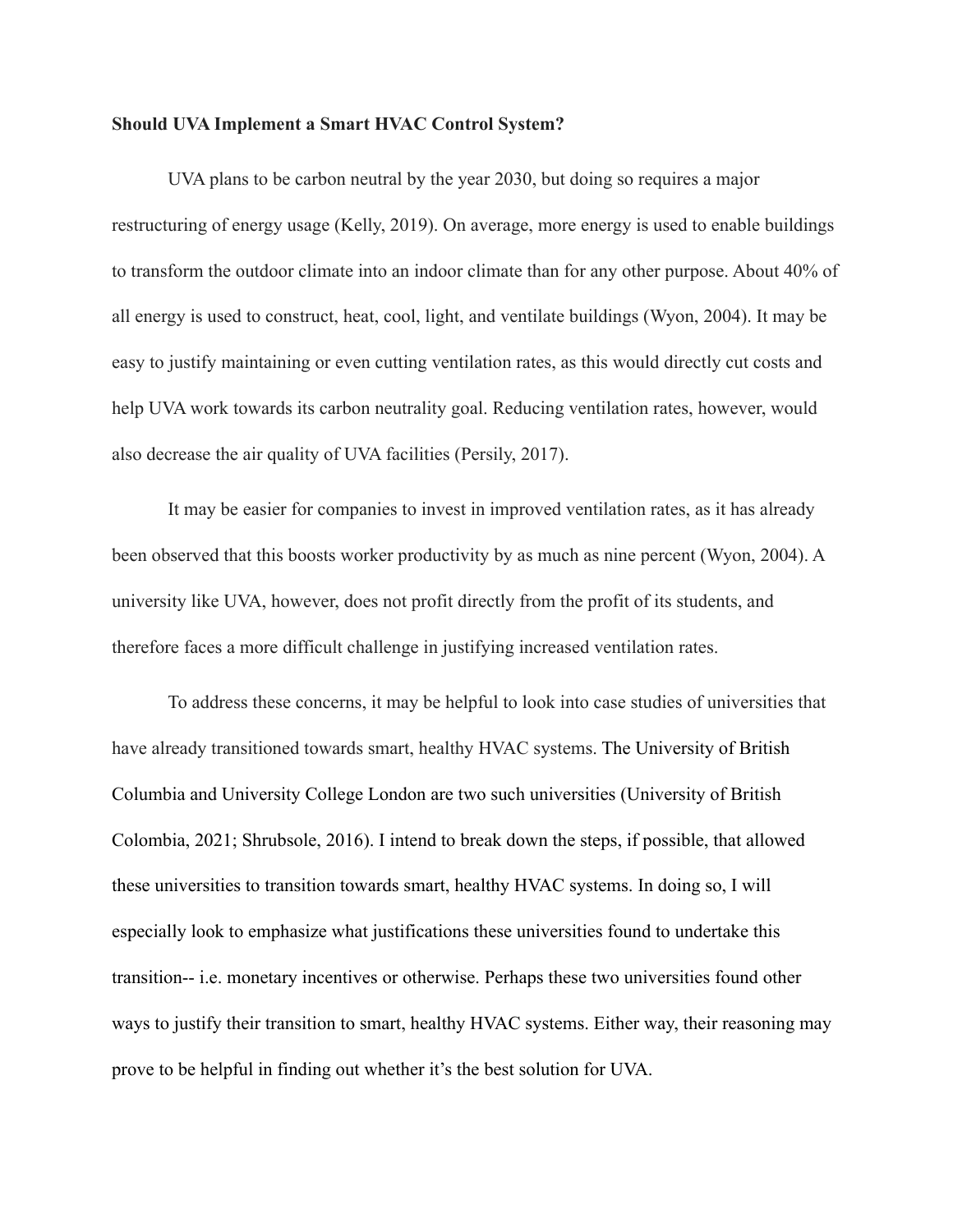An effective analysis of whether UVA should switch to smart HVAC control systems may include: (1) long-term costs and savings estimates for smart HVAC control systems, (2) the forecasted health effects of smart HVAC control systems, (3) an improved understanding of varying IAQ in all types of UVA facilities (i.e. dining halls, gyms, dorms, libraries, etc.), and (4) a measurement of health performance indicators (HPIs) for buildings across grounds.

In particular, a more complete understanding of IAQ and occupancy in all of UVA's buildings may lead to the best analysis. This is because each building type has different factors affecting its IAQ and occupancy. Dining halls, for example, may have higher PM2.5 measurements because of the combustion involved in cooking. Dorms, on the other hand, may see a dip in occupancy during the day while students are out attending classes.

The importance of HPIs is similar. Monitoring trends like total employee sick days, health-care utilization, asthma attacks, and influenza cases across space and time should benefit a greater understanding of IAQ and its importance (Allen & Macomber, 2020d). For example, dorms with improved ventilation rates may have fewer students visiting UVA's student health center for respiratory illnesses. Similarly, an academic building with poor ventilation rates may see relatively high counts of sick days or health-care utilization in its employees (such as dining hall staff who are regularly exposed to high PM2.5 concentrations).

Once gathered, these results can be compared with the case studies of the University of British Colombia and University College London. Perhaps the experience and incentives differ for each university. Observing their unique experiences may help determine whether the comparison between universities is fair.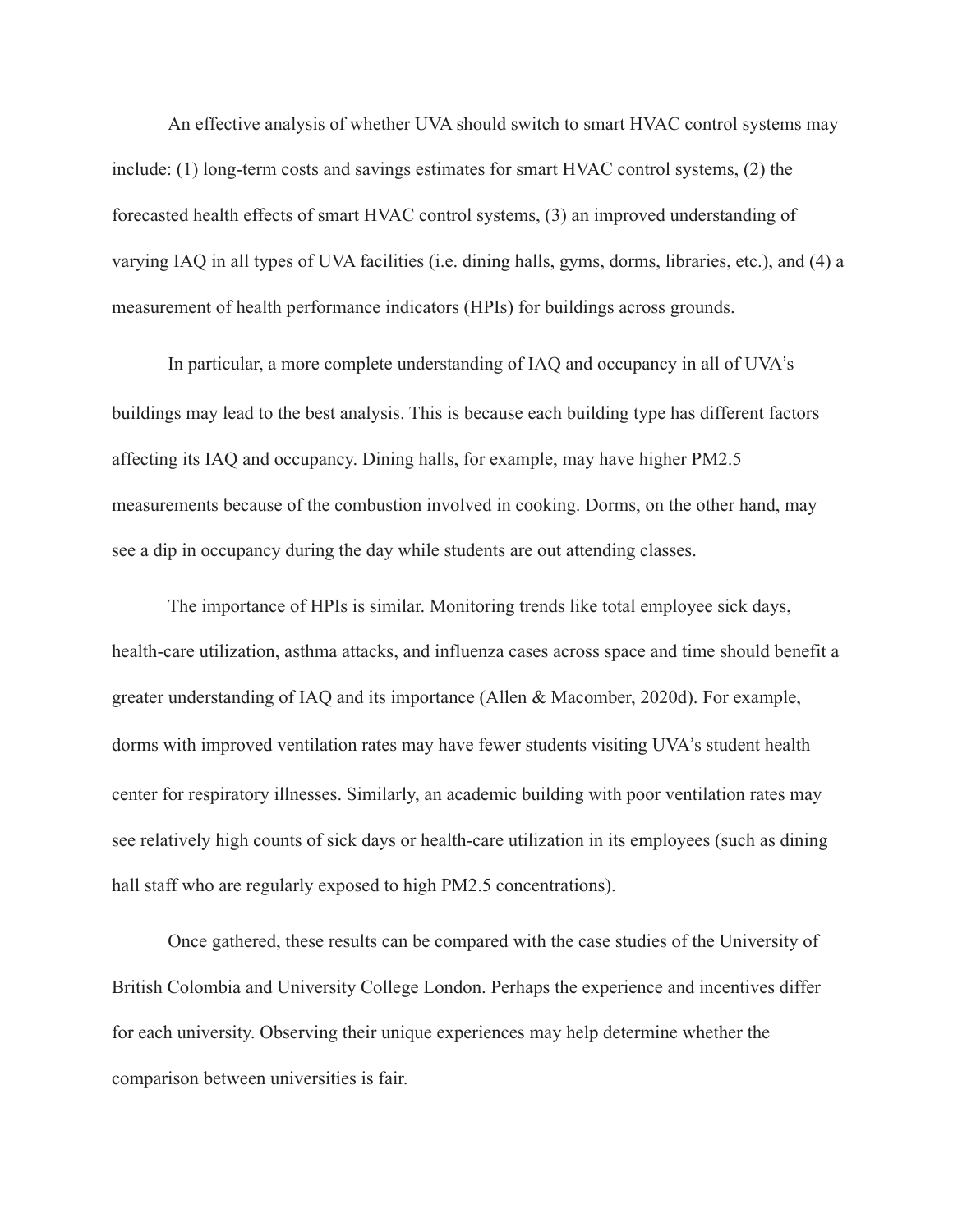## **Conclusion**

Just as Kelly describes in his memoir, the air quality of an indoor environment indeed has palpable repercussions. In the case of high carbon dioxide levels, this often means feelings of drowsiness. Such feelings of fatigue and drowsiness may explain or at least correspond with the 6 to 9 percent decrease in productivity observed in Wyon (2004).

These figures, however, are met with opposition -- notably in the justified efforts by institutions like the University of Virginia to reduce energy usage, where cutting costs may mean sacrificing air quality. As a result, Professor Heydarian and his team of undergraduate engineers have devised the goal of implementing an algorithm that will dynamically operate the HVAC control system of UVA facilities, starting with Olsson Hall's Link Lab. The algorithm will do so by reducing ventilation in empty rooms and prioritizing increased ventilation rates in rooms with higher occupant counts. Such occupant counts may likely be determined by measurements such as carbon dioxide and PM2.5 concentrations.

This paper intends to look into the benefits and drawbacks of doing so, especially for organizations like NASA and UVA that do not profit directly from improved air quality. Its results should help inform UVA Facilities Management in the decision of whether to adopt a smart HVAC control system.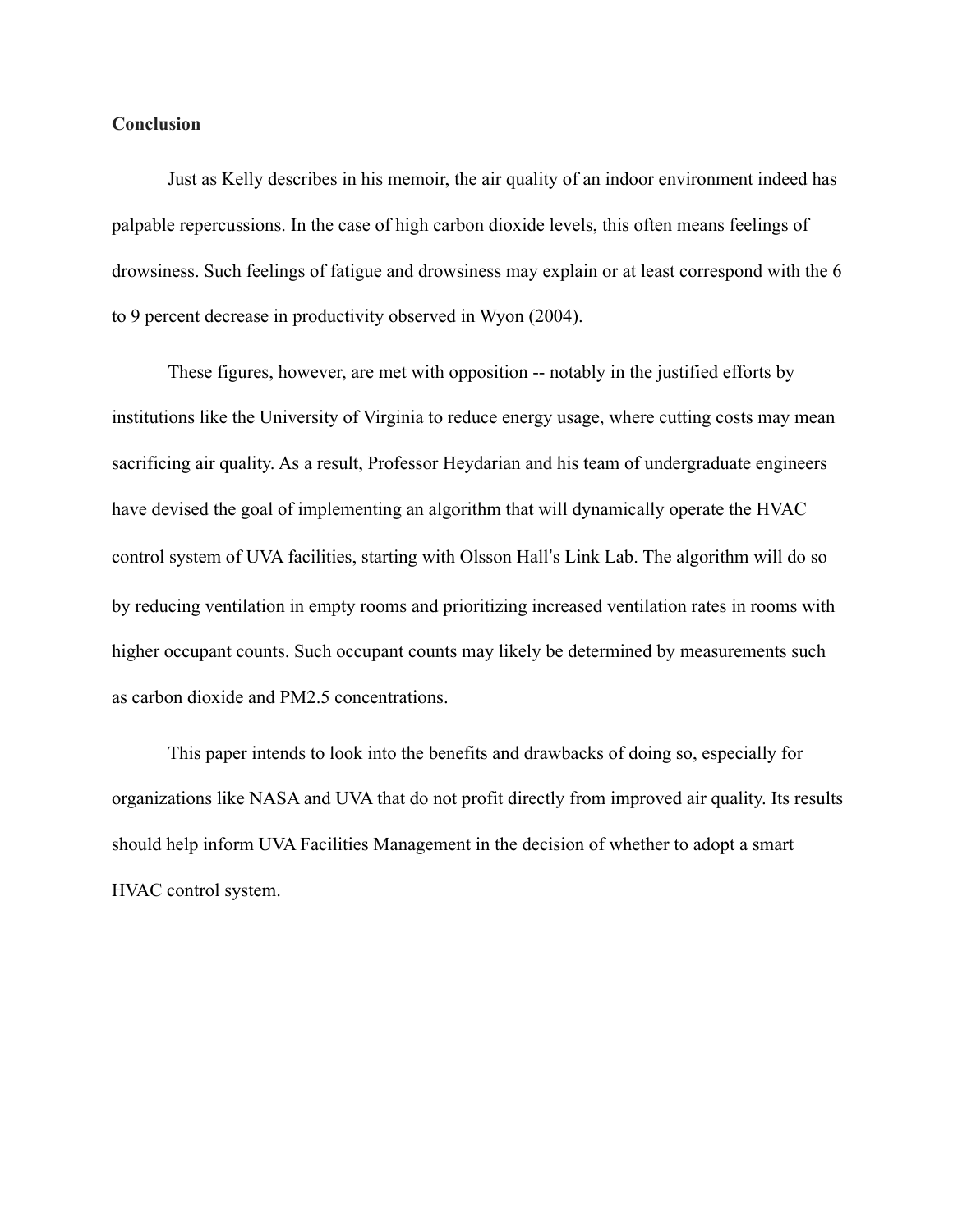## **Works Cited**

- Allen, J. G., & Macomber, J. D. (2020a). Why Are We Ignoring the 90 Percent? In *Healthy Buildings: How Indoor Spaces Drive Performance and Productivity* (pp. 38–54). Harvard University Press. http://www.jstor.org/stable/j.ctvz0h97h.6
- Allen, J. G., & Macomber, J. D. (2020b). The Global Mega-changes Shaping Our World, Our Buildings, and Us. In *Healthy Buildings: How Indoor Spaces Drive Performance and Productivity* (pp. 22–37). Harvard University Press. http://www.jstor.org/stable/ j.ctvz0h97h.5
- Allen, J. G., & Macomber, J. D. (2020c). Putting the Building to Work for You. In *Healthy Buildings: How Indoor Spaces Drive Performance and Productivity* (pp. 55–70). Harvard University Press. http://www.jstor.org/stable/j.ctvz0h97h.7
- Allen, J. G., & Macomber, J. D. (2020d). Moving from KPIs to HPIs. In *Healthy Buildings: How Indoor Spaces Drive Performance and Productivity* (pp. 175–199). Harvard University Press. http://www.jstor.org/stable/j.ctvz0h97h.12
- Allen, J. G., & Macomber, J. D. (2020e). Who Are We and Why Should You Care? In *Healthy Buildings: How Indoor Spaces Drive Performance and Productivity* (pp. 3–21). Harvard University Press. http://www.jstor.org/stable/j.ctvz0h97h.4
- Allen, J. G., & Macomber, J. D. (2020f)*. Beyond the Four Walls. In Healthy Buildings: How Indoor Spaces Drive Performance and Productivity (pp. 200–216). Harvard University Press. http://www.jstor.org/stable/j.ctvz0h97h.13*
- *Dashboard. Awair. (2021, October). Retrieved October 31, 2021, from https://dashboard.getawair.com/#/orgs/2970/metrics? list\_pane=grid&from=2021-10-01T04:00:00.000Z&to=2021-10-02T03:59:59.059Z&dev ice\_uuid=awair-omni\_12834&device\_uuid=awair-omni\_12629&device\_uuid=awairomni\_12962&device\_uuid=awair-omni\_12958.*
- *Department of Health*. Fine Particles (PM 2.5) Questions and Answers. (2018, February). Retrieved October 28, 2021, from https://www.health.ny.gov/environmental/indoors/air/ pmq\_a.htm#:~:text=Fine%20particulate%20matter%20(PM2.5,hazy%20when%20levels %20are%20elevated.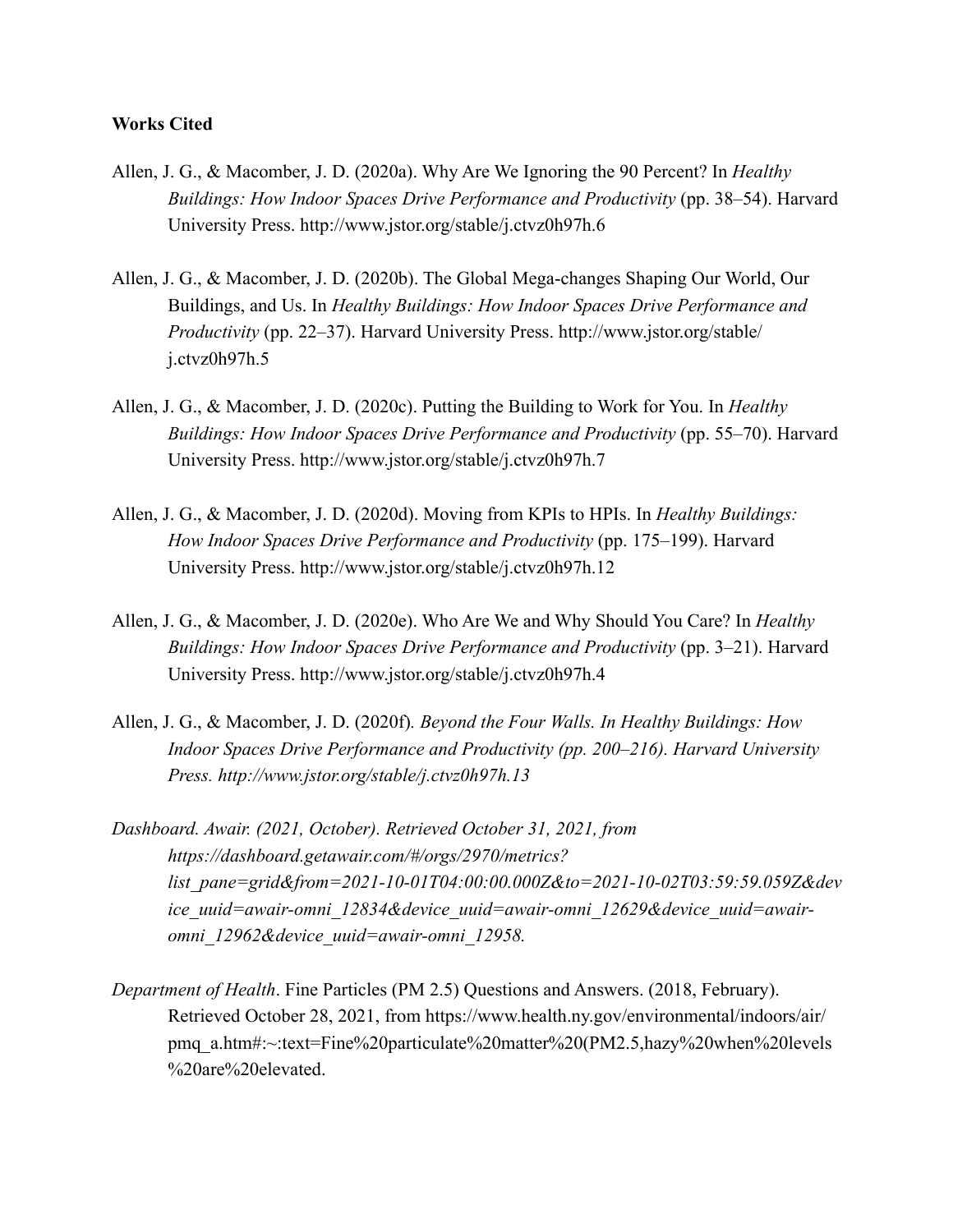- Environmental Protection Agency. (2021a, November 8). *What are volatile organic compounds (VOCs)?* EPA.gov. Retrieved November 23, 2021, from https://www.epa.gov/indoor-airquality-iaq/what-are-volatile-organic-compounds-vocs.
- Environmental Protection Agency. (2021b, September 24). *Volatile Organic Compounds' Impact on Indoor Air Quality*. EPA.gov. Retrieved November 23, 2021, from https:// www.epa.gov/indoor-air-quality-iaq/volatile-organic-compounds-impact-indoor-airquality.
- Heydarian, Arsalan (2021, August 21). *Important: we need your timely responses on your capstone project preferences*.
- Kelly, M. (2019, December 2). *UVA, W&M to partner on 10-year goal of achieving carbon neutrality*. UVA Today. Retrieved November 1, 2021, from https://news.virginia.edu/ content/uva-wm-partner-10-year-goal-achieving-carbon-neutrality.
- Kelly, S., & Dean, M. L. (2017). *Endurance a year in space, a lifetime of Discovery*. Alfred A. Knopf. Retrieved October 17, 2021, from https://forum.nasaspaceflight.com/index.php? topic=42629.20
- Künn, S., Palacios, J., & Pestel, N. (2019, September 30). *Indoor air quality and cognitive performance*. SSRN. Retrieved October 17, 2021, from https://papers.ssrn.com/sol3/ papers.cfm?abstract\_id=3460848.
- Livingston, D. (2021, October). *HVAC Systems Lecture*. Lecture, Charlottesville; Rice Hall.
- Persily, A. K. (2020, November 30). *Quit blaming ASHRAE standard 62.1 for 1000 ppm CO2*. NIST. Retrieved November 1, 2021, from https://www.nist.gov/publications/quit-blamingashrae-standard-621-1000-ppm-co2.
- Persily, A. K., Sundell, J., & Levin, H. (2017, February 20). *Ventilation rates and Health: Multidisciplinary Review of the scientific literature*. NIST. Retrieved November 1, 2021, from https://www.nist.gov/publications/ventilation-rates-and-health-multidisciplinaryreview-scientific-literature.